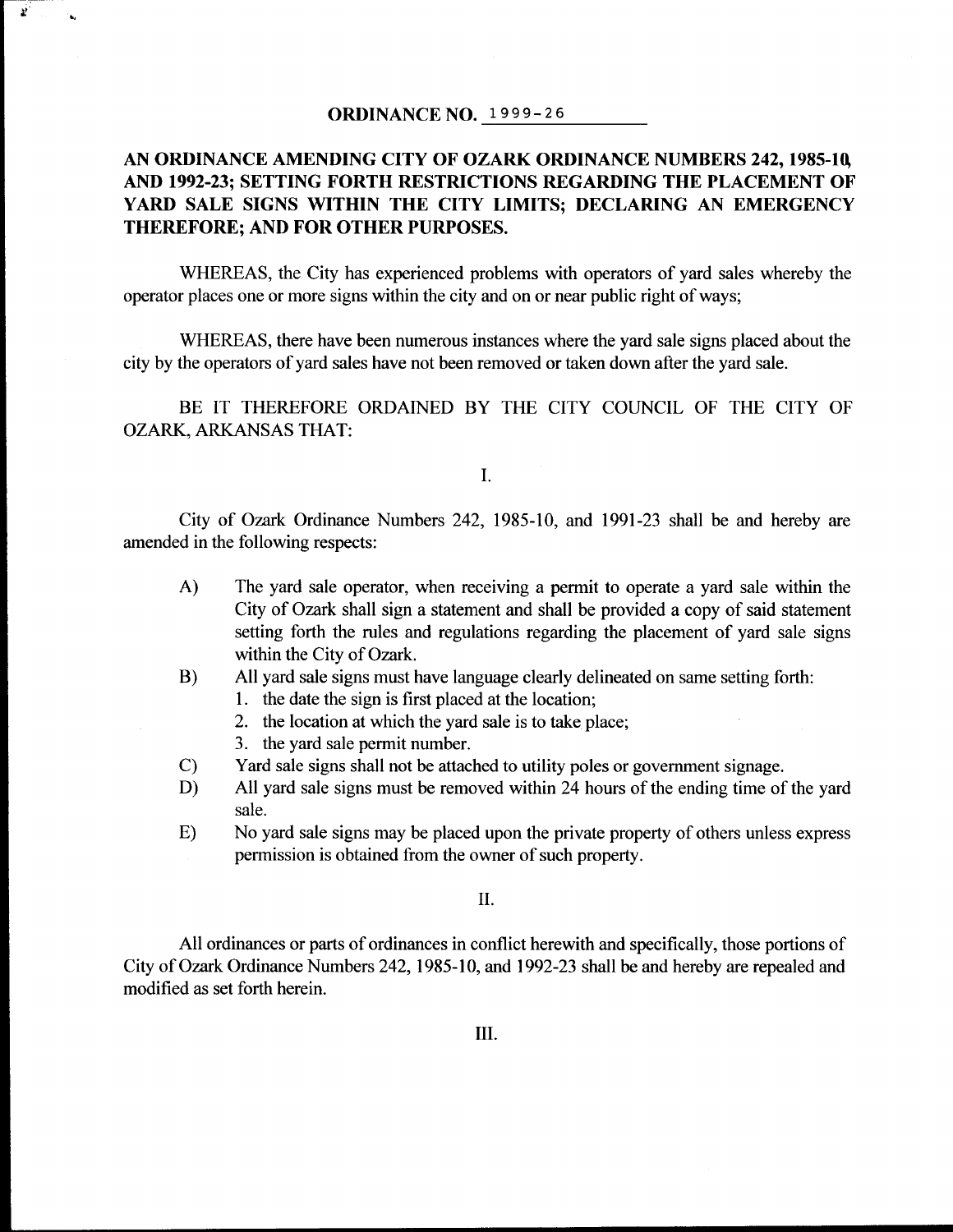## ORDINANCE NO. 1999- 26

## AN ORDINANCE AMENDING CITY OF OZARK ORDINANCE NUMBERS 242, 1985-10, AND 1992-23; SETTING FORTH RESTRICTIONS REGARDING THE PLACEMENT OF YARD SALE SIGNS WITHIN THE CITY LIMITS; DECLARING AN EMERGENCY THEREFORE; AND FOR OTHER PURPOSES.

 $\mathbb{Z}^{n \times n}$  .

WHEREAS, the City has experienced problems with operators of yard sales whereby the operator places one or more signs within the city and on or near public right of ways;

WHEREAS, there have been numerous instances where the yard sale signs placed about the city by the operators of yard sales have not been removed or taken down after the yard sale.

BE IT THEREFORE ORDAINED BY THE CITY COUNCIL OF THE CITY OF OZARK, ARKANSAS THAT:

I.

City of Ozark Ordinance Numbers 242, 1985-10, and 1991-23 shall be and hereby are amended in the following respects:

- A) The yard sale operator, when receiving <sup>a</sup> permit to operate <sup>a</sup> yard sale within the City of Ozark shall sign a statement and shall be provided <sup>a</sup> copy of said statement setting forth the rules and regulations regarding the placement of yard sale signs within the City of Ozark.
- B) All yard sale signs must have language clearly delineated on same setting forth:
	- 1. the date the sign is first placed at the location;
	- 2. the location at which the yard sale is to take place;
	- 3. the yard sale permit number.

 $\lambda$ 

- C) Yard sale signs shall not be attached to utility poles or government signage.<br>
D) All yard sale signs must be removed within 24 hours of the ending time of
- All yard sale signs must be removed within 24 hours of the ending time of the yard sale.
- E) No yard sale signs may be placed upon the private property of others unless express permission is obtained from the owner of such property.

II.

All ordinances or parts of ordinances in conflict herewith and specifically, those portions of City of Ozark Ordinance Numbers 242, 1985-10, and 1992-23 shall be and hereby are repealed and modified as set forth herein.

In the second condition of the second condition of the second condition of the second condition of the second condition of the second condition of the second condition of the second condition of the second condition of th